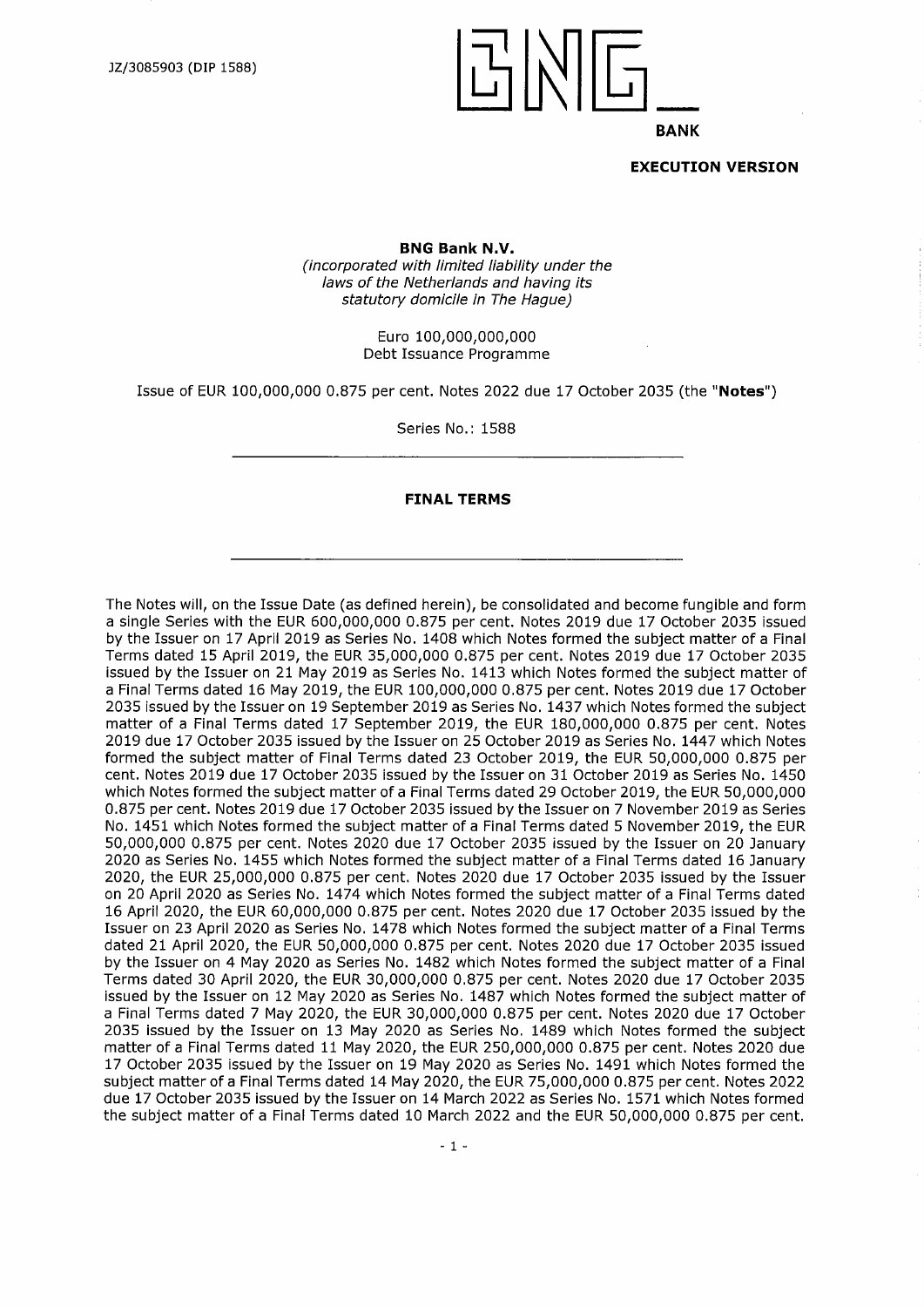

Ť

Notes 2022 due 17 October 2035 issued by the Issuer on 21 April 2022 as Series No. 1582 which Notes formed the subject matter of a Final Terms dated 19 April 2022 (the **"Original Notes").**

The date of these Final Terms is 22 April 2022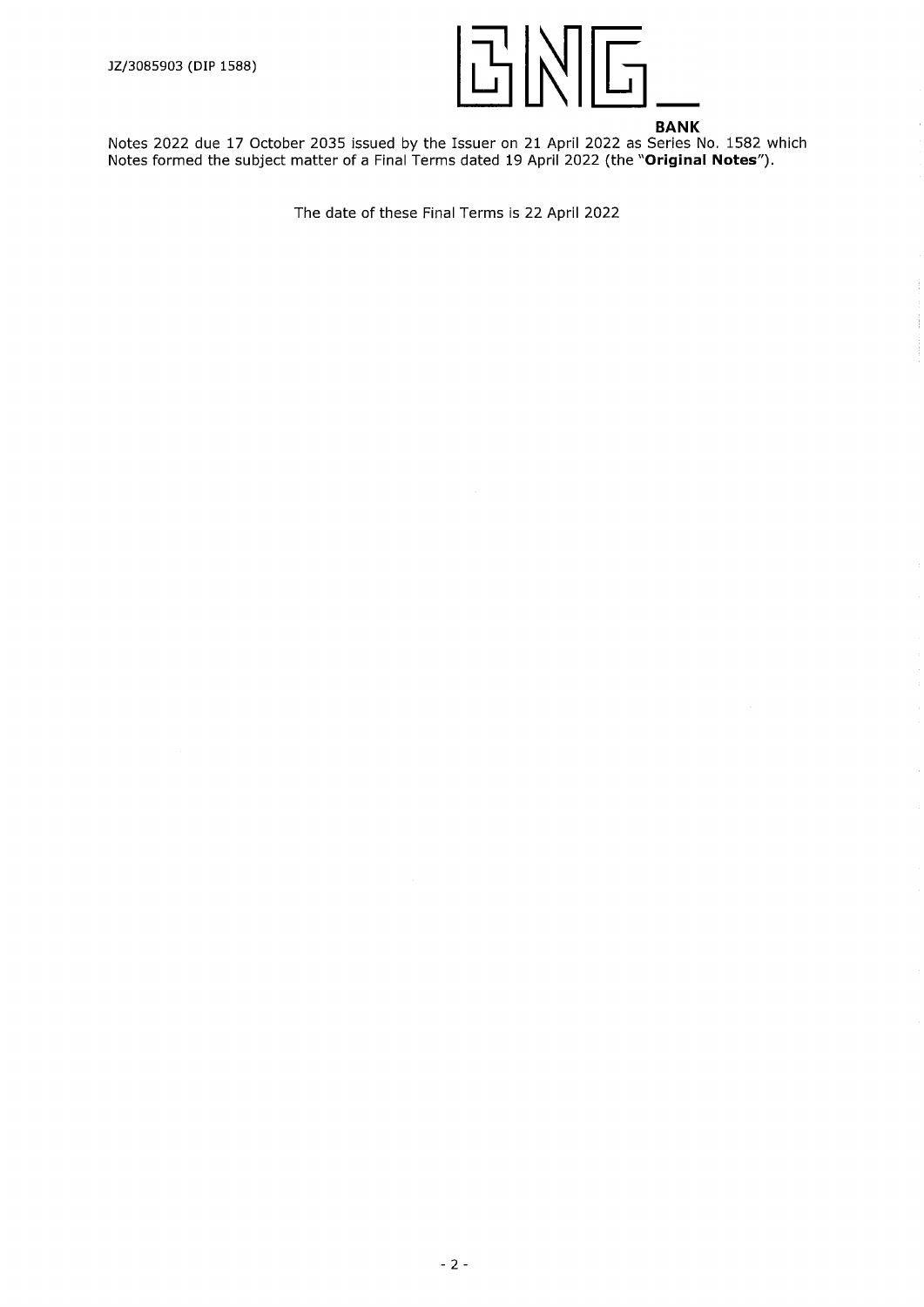

The Base Prospectus referred to below (as completed by these Final Terms) has been prepared on the basis that any offer of Notes in any member state of the European Economic Area (each, <sup>a</sup> **"Member State")** will be made pursuant to an exemption under the Prospectus Regulation from the requirement to publish a prospectus for offers of the Notes. Accordingly any person making or intending to make an offer in that Member State of the Notes may only do so in circumstances in which no obligation arises for the Issuer or any Dealer to publish a prospectus pursuant to Article 1 of the Prospectus Regulation or supplement a prospectus pursuant to Article 23 of the Prospectus Regulation, in each case, in relation to such offer. Neither the Issuer nor any Dealer has authorised, nor do they authorise, the making of any offer of Notes in any other circumstances.

The expression **"Prospectus Regulation"** means Regulation (EU) 2017/1129 (as amended or superseded).

Terms used herein shall be deemed to be defined as such for the purposes of the terms and conditions as referred to in of the base prospectus of the Issuer relating to the Programme, dated 24 May 2018 (the **"2018 Terms and Conditions")** which have been incorporated by reference in, and form part of the base prospectus dated 21 May 2021, as supplemented by the supplemental prospectuses dated 7 September 2021, 21 March 2022 and 31 March 2022 (the **"Base Prospectus")** issued in relation to the Euro 100,000,000,000 debt issuance programme of the Issuer which together constitute a base prospectus for the purposes of the Prospectus Regulation. This document constitutes the Final Terms of the Notes described herein for the purposes of Article 8 of the Prospectus Regulation and must be read in conjunction with the Base Prospectus in order to obtain all the relevant information, save in respect of the 2018 Terms and Conditions incorporated by reference therein. Full information on the Issuer and the Notes described herein is only available on the basis of a combination of these Final Terms and the Base Prospectus.

The Base Prospectus (and copies of the 2018 Conditions) are available for viewing at the investor relations section of the Issuer's website, <https://www.bngbank.com/funding/issuance-programmes>, and at the offices of the Paying Agents in Amsterdam, Luxembourg and London specified in the Base Prospectus. Copies may, upon oral or written request, also be obtained from the Paying Agents.

These Final Terms do not constitute, and may not be used for the purposes of, an offer or solicitation by anyone in any jurisdiction in which such offer or solicitation is not authorised or to any person to whom it is unlawful to make such offer or solicitation; and no action is being taken to permit an offering of the Notes or the distribution of these Final Terms in any jurisdiction where such action is required.

**PROHIBITION OF SALES TO BELGIAN CONSUMERS** - The Notes are not intended to be offered, sold or resold, transferred or delivered or otherwise made available to and should not be offered sold or resold, transferred or delivered or otherwise made available to any individual in Belgium qualifying as a consumer *(consumment/consommateur)* within the meaning of Article 1.1 of the Belgian Code of Economic Law *(Wetboek van economisch recht / Code de droit economique),* as amended from time to time.

**MIFID II PRODUCT GOVERNANCE / PROFESSIONAL INVESTORS AND ELIGIBLE COUNTERPARTIES ONLY TARGET MARKET** - Solely for the purposes of each manufacturer's product approval process, the target market assessment in respect of the Notes has led to the conclusion that: (i) the target market for the Notes is eligible counterparties and professional clients only, each as defined in Directive 2014/65/EU, as amended **("MiFID II");** and (ii) all channels for distribution of the Notes to eligible counterparties and professional clients are appropriate. Any person subsequently offering, selling or recommending the Notes (a **"distributor")** should take into consideration the manufacturers' target market assessment; however, a distributor subject to MiFID II is responsible for undertaking its own target market assessment in respect of the Notes (by either adopting or refining the manufacturers' target market assessment) and determining appropriate distribution channels.

**UK MIFIR PRODUCT GOVERNANCE / PROFESSIONAL INVESTORS AND ELIGIBLE COUNTERPARTIES ONLY TARGET MARKET** - Solely for the purposes of the manufacturer's product approval process, the target market assessment in respect of the Notes has led to the conclusion that: (i) the target market for the Notes is only eligible counterparties, as defined in the FCA Handbook Conduct of Business Sourcebook, and professional clients, as defined in Regulation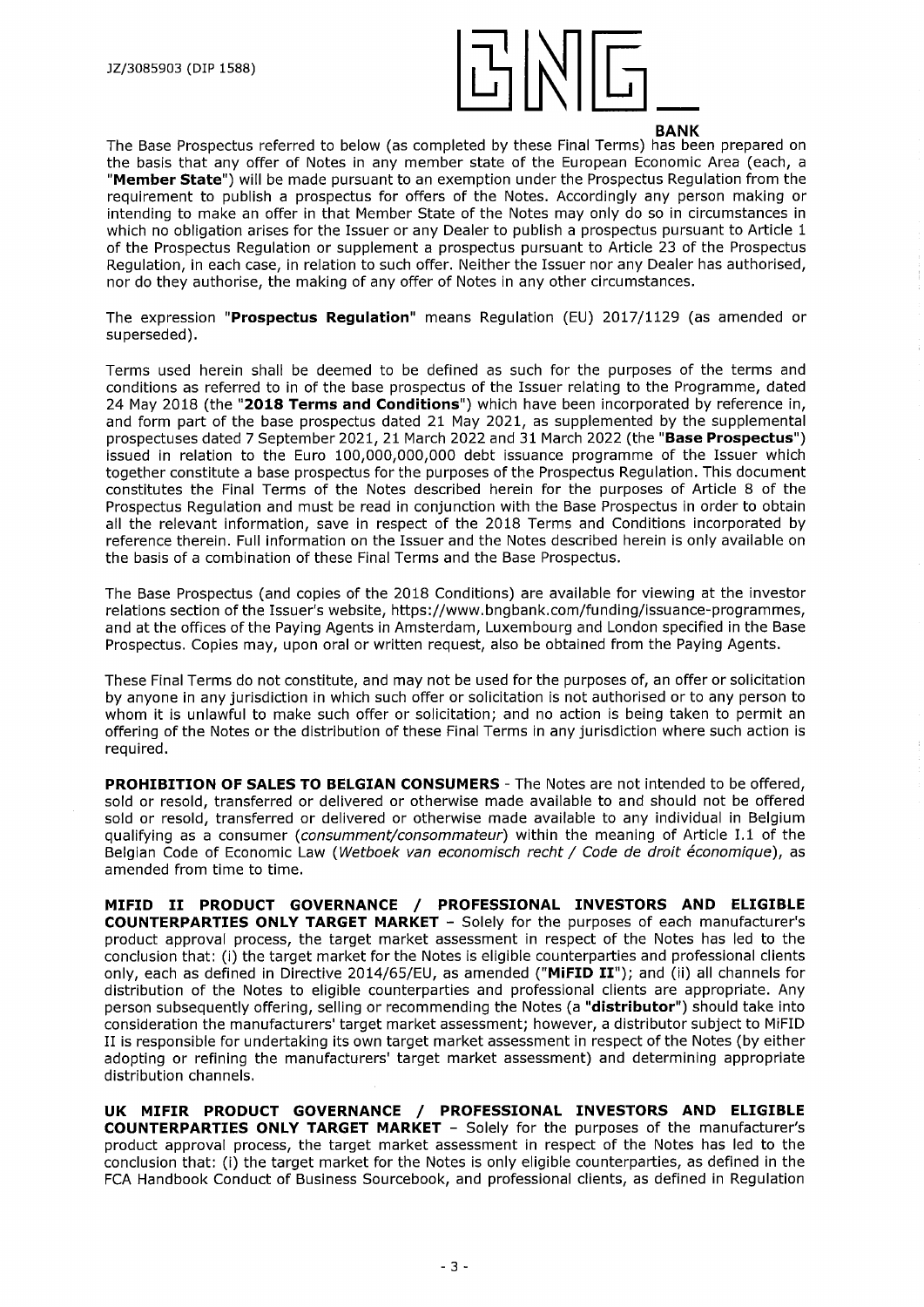

(EU) No 600/2014 as it forms part of domestic law of the United Kingdom by virtue of the European Union (Withdrawal) Act 2018 **("EUWA");** and (ii) all channels for distribution of the Notes to eligible counterparties and professional clients are appropriate. A distributor should take into consideration the manufacturer's target market assessment; however, a distributor subject to the FCA Handbook Product Intervention and Product Governance Sourcebook is responsible for undertaking its own target market assessment in respect of the Notes (by either adopting or refining the manufacturer's target market assessment) and determining appropriate distribution channels.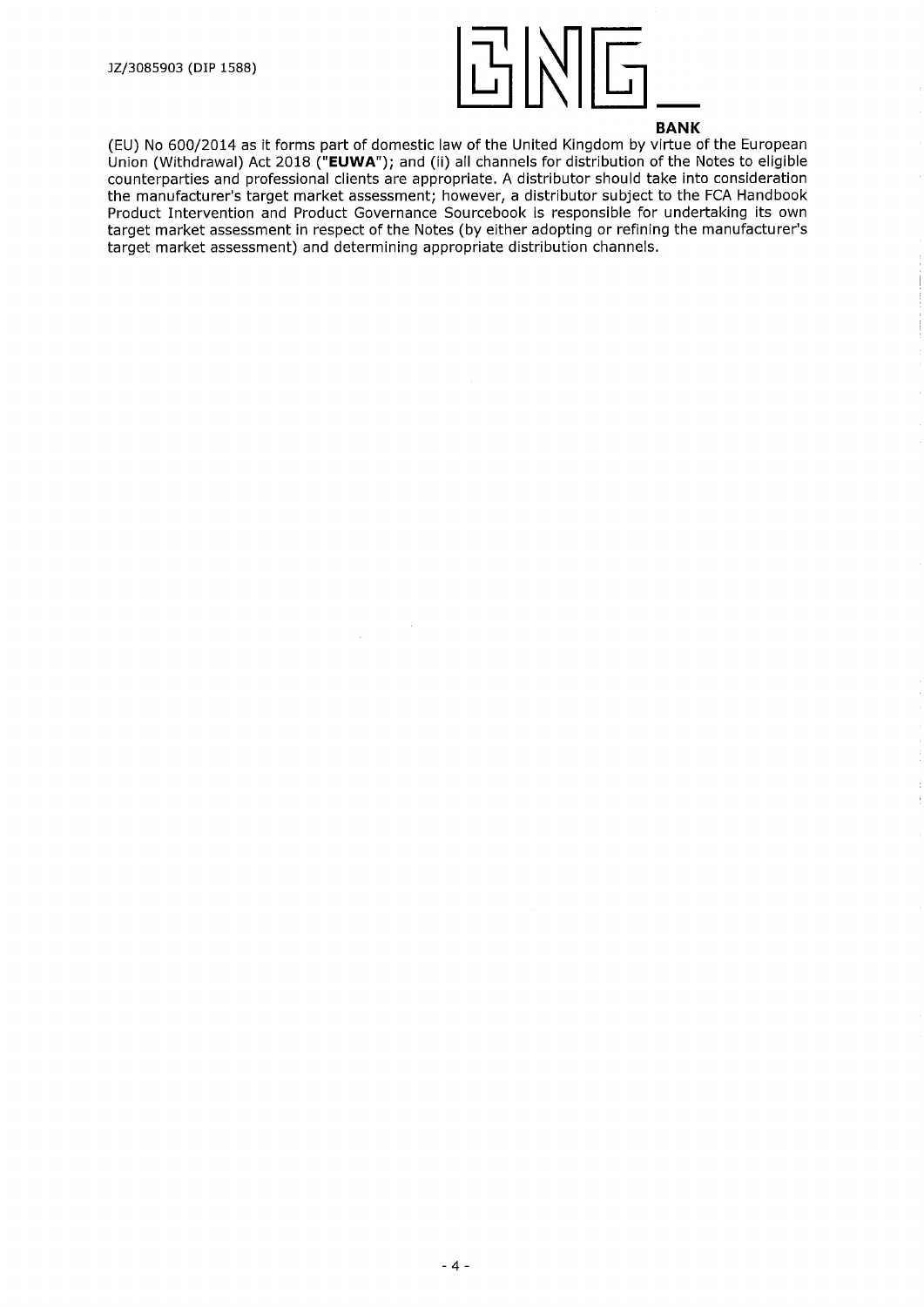

# **PART <sup>A</sup> - CONTRACTUAL TERMS**

The terms of the Notes are as follows:

- 1**.** Issuer: BNG Bank N.V.
- 2. Series Number: 1588

The Notes will, on the Issue Date, be consolidated and become fungible and form a single Series with the Original Notes.

- 3. Specified Currency or Currencies: Euro **("EUR")**
- 4. Aggregate Nominal Amount: EUR 100,000,000

After the Notes are consolidated, become fungible and form a single Series with the Original Notes, the Aggregate Nominal Amount of the Series will be EUR 1,735,000,000 consisting of the Aggregate Nominal Amount of the Notes being EUR 100,000,000 and the Aggregate Nominal Amount of the Original Notes being EUR 1,635,000,000

- 5. Issue Price 89.310 per cent. of the Aggregate Nominal Amount plus accrued interest from, and including, the Interest Commencement Date to, but excluding, the Issue Date (amounting to EUR 457,876.71)
- 6. (i) Specified Denomination(s): EUR 100,000 and integral multiples of EUR 1,000 thereafter up to and including EUR 199,000. No Notes in definitive form will be issued with a denomination in excess of EUR 199,000
	- (ii) Calculation Amount: EUR 1,000
- 7. (i) Issue Date: 26 April 2022
	- (ii) Interest Commencement Date: 17 October 2021
- 8. Maturity Date: 17 October 2035
- 9. Interest Basis: 0.875 per cent. Fixed Rate
- 
- 10. Redemption/Payment Basis: Subject to any purchase and cancellation or early redemption, the Notes will be redeemed on the Maturity Date at 100 per cent, of their nominal amount.

## 11. Put/Call Options: Not Applicable

#### **PROVISIONS RELATING TO INTEREST (IF ANY) PAYABLE**

12. **Fixed Rate Note** Applicable **Provisions**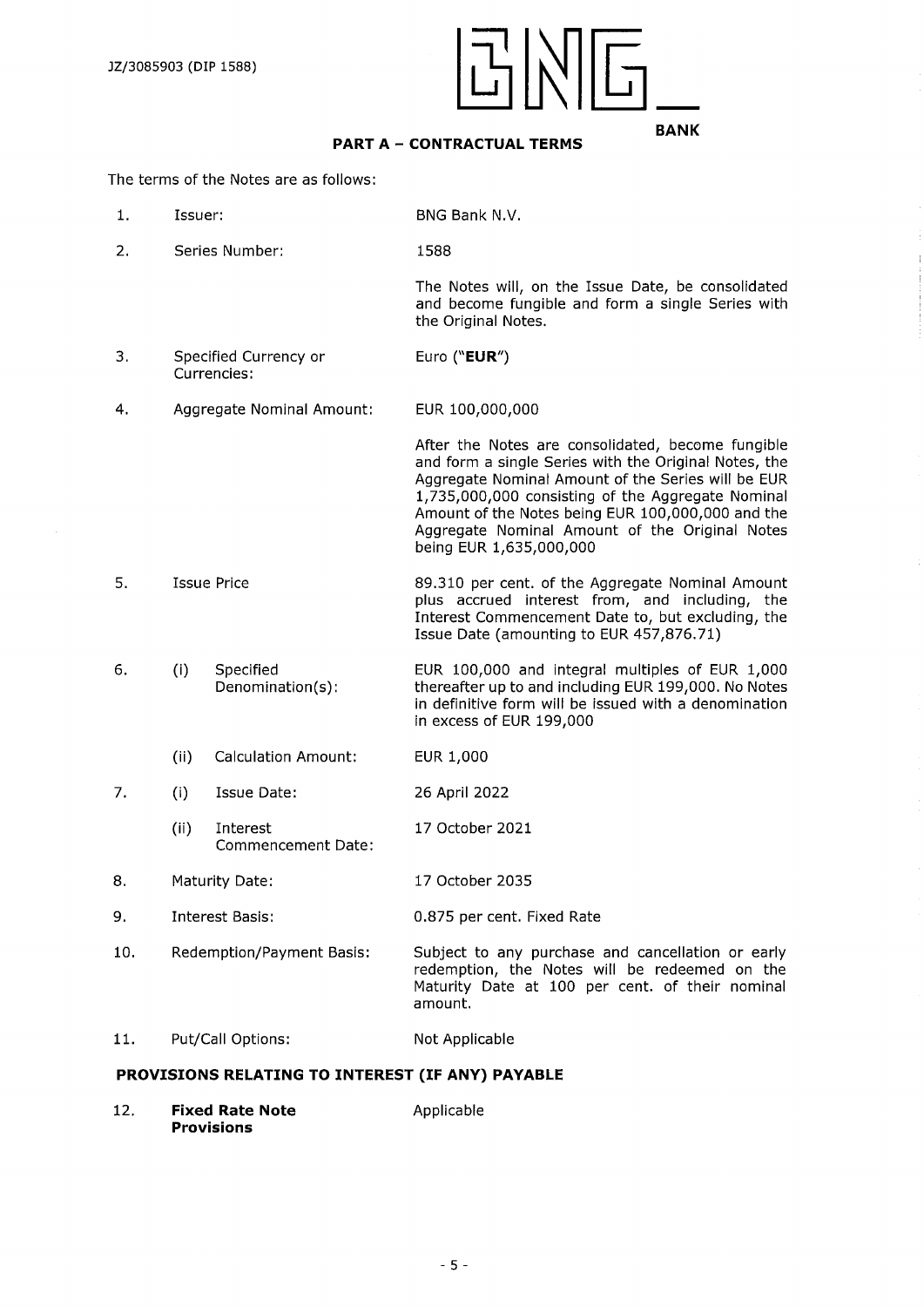

- (i) Fixed Rate(s) of Interest: 0.875 per cent, per annum payable annually in arrear
- (ii) Interest Payment Date(s): 17 October in each year commencing 17 October 2022 up to and including the Maturity Date, subject to adjustment for payment purposes only in accordance with the Following Business Day Convention
- (iii) Fixed Coupon Amount(s): EUR 8.75 per Calculation Amount
- (iv) Broken Amount(s): Not Applicable
- (v) Day Count Fraction: Actual/Actual (ICMA)
- (vi) Regular Date(s): 17 October in each year
- (vii) Additional Financial None Centre(s):
- 13. **Floating Rate Note Provisions** Not Applicable
- 14. **Zero Coupon Note** Not Applicable **Provisions**
- 15. **Dual Currency Interest** Not Applicable **Note Provisions**
- 16. **Reverse Floater Interest** Not Applicable **Note Provisions**
- 17. **Step-Down Interest Note** Not Applicable **Provisions**
- 18. **Step-Up Interest Note** Not Applicable **Provisions**
- 19. **Dual Currency** Not Applicable **Redemption Note Provisions**

## **PROVISIONS RELATING TO REDEMPTION**

| 20. | Issuer Call Option:                                                                                                                                                                                | Not Applicable                   |
|-----|----------------------------------------------------------------------------------------------------------------------------------------------------------------------------------------------------|----------------------------------|
| 21. | Investor Put Option:                                                                                                                                                                               | Not Applicable                   |
| 22. | Final Redemption Amount:                                                                                                                                                                           | EUR 1,000 per Calculation Amount |
| 23. | Early Redemption Amount(s)<br>payable per Calculation<br>Amount on redemption (a)<br>for taxation reasons<br>(Condition 6(b)) or (b) on<br>the occurrence of an event<br>of default (Condition 7): | EUR 1,000 per Calculation Amount |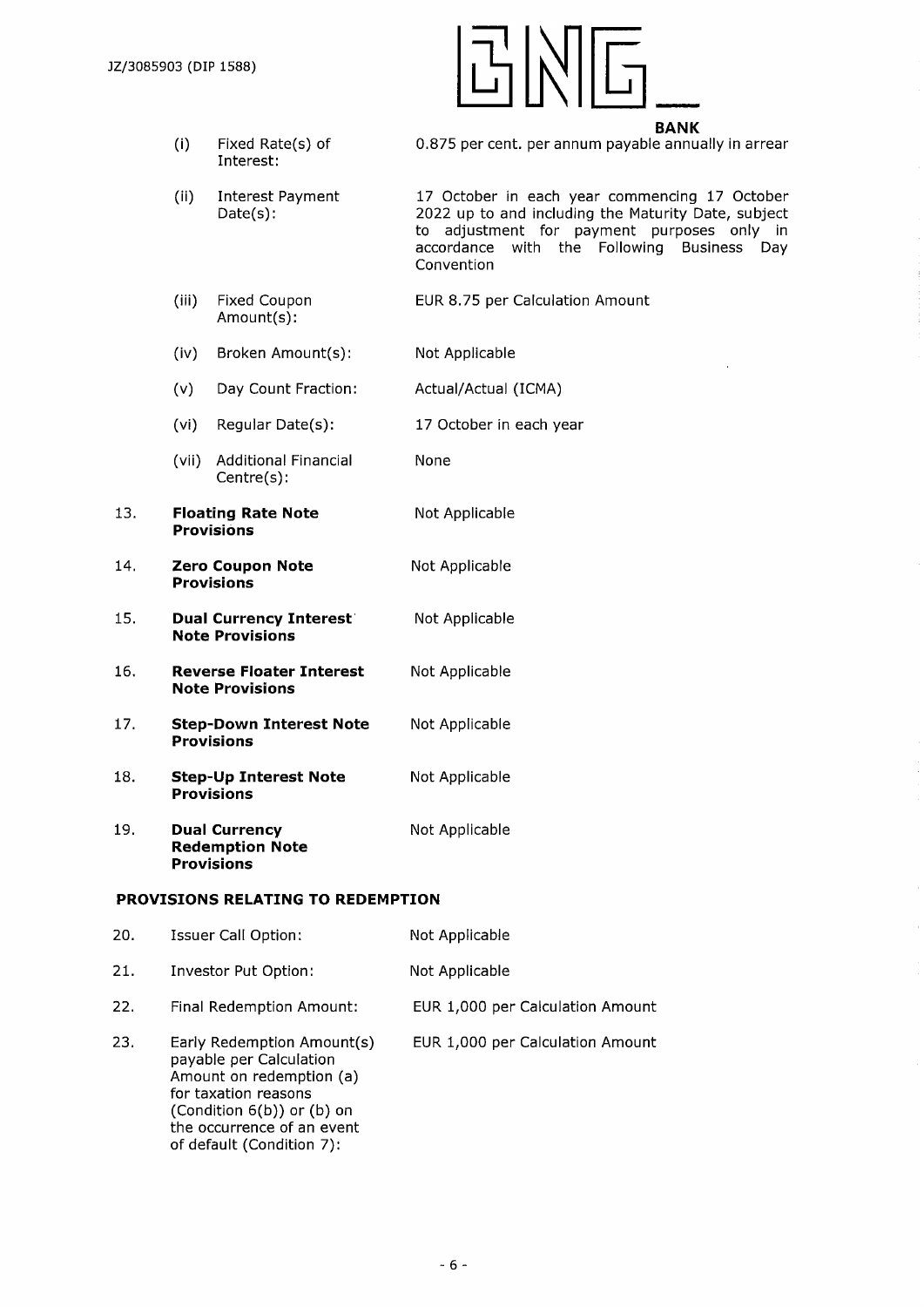

### **GENERAL PROVISIONS APPLICABLE TO THE NOTES**

| 24. | Form of Notes:                                                                                                                | <b>Bearer Notes</b>                                                                                                                                                                                                                                                                                                                                                                                                                                                                                          |
|-----|-------------------------------------------------------------------------------------------------------------------------------|--------------------------------------------------------------------------------------------------------------------------------------------------------------------------------------------------------------------------------------------------------------------------------------------------------------------------------------------------------------------------------------------------------------------------------------------------------------------------------------------------------------|
| 25. | <b>Temporary Global Note</b><br>exchangeable for Definitive<br>Notes:                                                         | Not Applicable                                                                                                                                                                                                                                                                                                                                                                                                                                                                                               |
| 26. | <b>Temporary Global Note</b><br>exchangeable for a<br>Permanent Global Note:                                                  | Not Applicable                                                                                                                                                                                                                                                                                                                                                                                                                                                                                               |
| 27. | Permanent Global Note<br>exchangeable for Definitive<br>Notes:                                                                | Applicable, but only as set out in Condition 1(e)<br>except that in each case a Permanent Global Note<br>which forms part of a securities deposit (girodepot)<br>with<br>Euroclear<br>Netherlands<br>shall<br>only<br>be<br>exchangeable within the limited circumstances as<br>described in the Netherlands Securities Giro Act (Wet<br>giraal effectenverkeer) and such exchange will be<br>made in accordance therewith, the Euroclear<br>Netherlands' terms and conditions and operational<br>documents. |
| 28. | <b>Registered Notes:</b>                                                                                                      | Not Applicable                                                                                                                                                                                                                                                                                                                                                                                                                                                                                               |
| 29. | New Global Note:                                                                                                              | Applicable                                                                                                                                                                                                                                                                                                                                                                                                                                                                                                   |
| 30. | New Safekeeping Structure:                                                                                                    | Not Applicable                                                                                                                                                                                                                                                                                                                                                                                                                                                                                               |
| 31. | <b>Additional Financial</b><br>Centre(s) or other special<br>provisions relating to<br>payment dates:                         | Not Applicable                                                                                                                                                                                                                                                                                                                                                                                                                                                                                               |
| 32. | Talons for future Coupons or<br>Receipts to be attached to<br>Definitive Notes (and dates<br>on which such Talons<br>mature): | Not Applicable                                                                                                                                                                                                                                                                                                                                                                                                                                                                                               |
| 33. | Details relating to<br><b>Installment Notes</b>                                                                               | Not Applicable                                                                                                                                                                                                                                                                                                                                                                                                                                                                                               |
| 34. | Redenomination:                                                                                                               | Not Applicable                                                                                                                                                                                                                                                                                                                                                                                                                                                                                               |

# **PURPOSE OF FINAL TERMS**

These Final Terms comprise the final terms required for issue admission to trading on the Luxembourg Stock Exchange of the Notes described herein pursuant to the Euro 100,000,000,000 Debt Issuance Programme of the Issuer.

Signed on behalf of BNG Bank N.V.:

Michiel Matthyssen By: ....."VS

Duly authorised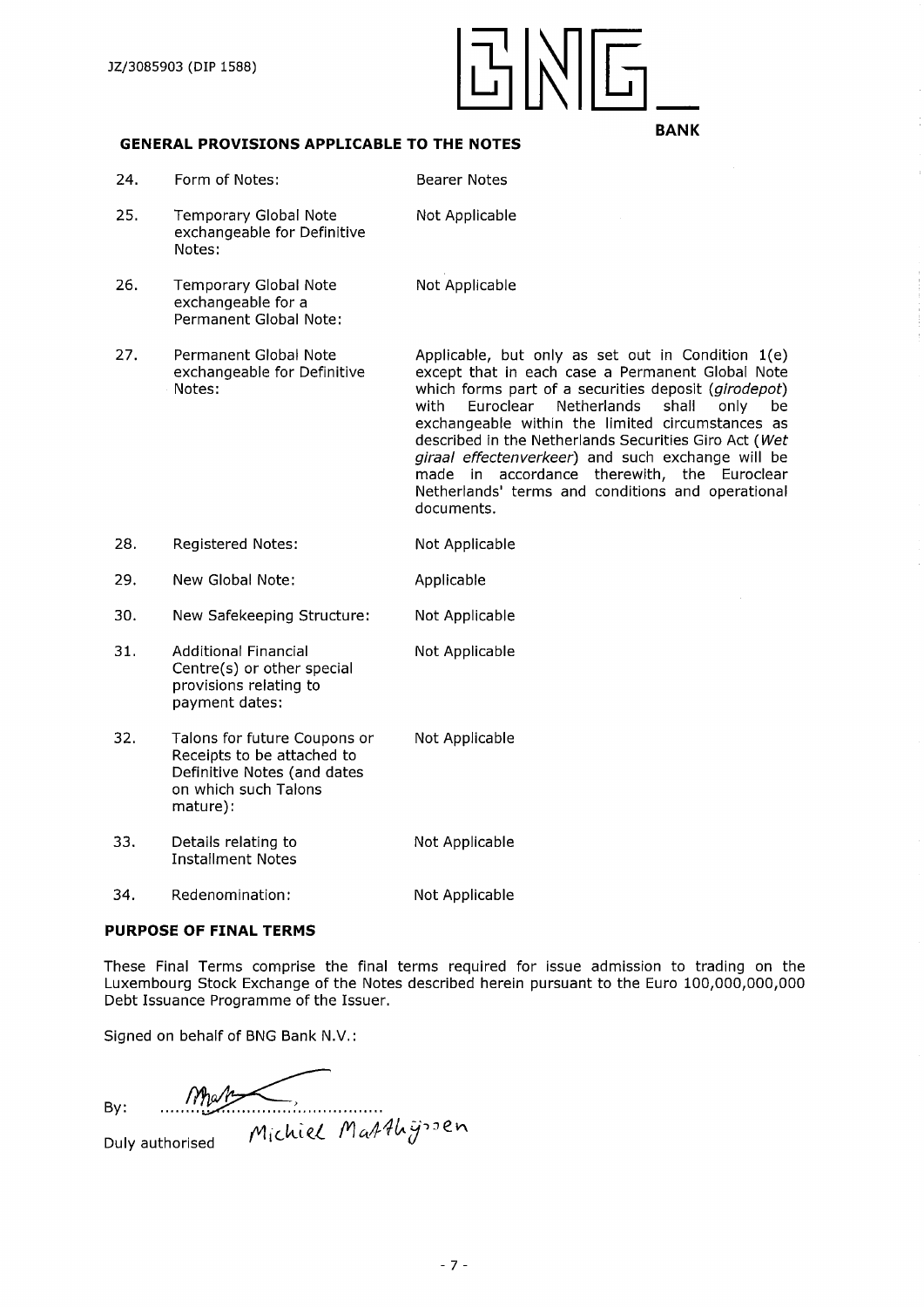

# **PART <sup>B</sup> - OTHER INFORMATION**

#### **1. LISTING**

- (i) Admission to trading Application is expected to be made by the Issuer (or on its behalf) for the Notes to be admitted to trading on the regulated market of the Luxembourg Stock Exchange with effect from the Issue Date. The Original Notes have been admitted to trading on the regulated market of the Luxembourg Stock Exchange
- (ii) Estimate of total expenses EUR 800 (listing fee) relating to admission to trading:

#### 2. **RATINGS**

The Notes are expected to be rated:

| S&P Global Ratings Europe Limited: | AAA (Stable) |
|------------------------------------|--------------|
| Fitch Ratings Ireland Limited:     | AAA (Stable) |

Moody's France SAS: Aaa (Stable)

Each of S&P Global Ratings Europe Limited, Fitch Ratings Ireland Limited and Moody's France SAS is established in the European Union and registered under Regulation (EC) No 1060/2009 of the European Parliament and ofthe Council of 16 September 2009 on credit rating agencies. The ratings given by S&P Global Ratings Europe Limited, Fitch Ratings Ireland Limited and Moody's France SAS are endorsed by S&P Global Ratings UK Limited, Fitch Ratings Ltd and Moody's Investors Service Ltd, respectively, which are established in the United Kingdom and registered under Regulation (EU) No 1060/2009 as it forms part of domestic law of the United Kingdom by virtue of the EUWA.

# 3. **INTERESTS OF NATURAL AND LEGAL PERSONS INVOLVED IN THE ISSUE/OFFER**

So far as the Issuer is aware, no person involved in the offer of the Notes has an interest material to the offer. The Dealer and their affiliates have engaged, and may in the future engage, in investment banking and/or commercial banking transactions with, and may perform other services for, the Issuer and its affiliates in the ordinary course of business.

## 4. **REASONS FOR THE OFFER, ESTIMATED NET PROCEEDS AND TOTAL EXPENSES**

| (i)   | Reasons for the offer:    | The net proceeds of the issue of the Notes will be<br>used by the Issuer for general corporate<br>purposes |
|-------|---------------------------|------------------------------------------------------------------------------------------------------------|
| (ii)  | Estimated net proceeds:   | EUR 89,767,876.7121 (including 191 days of<br>accrued interest)                                            |
| (iii) | Estimated total expenses: | Not Applicable                                                                                             |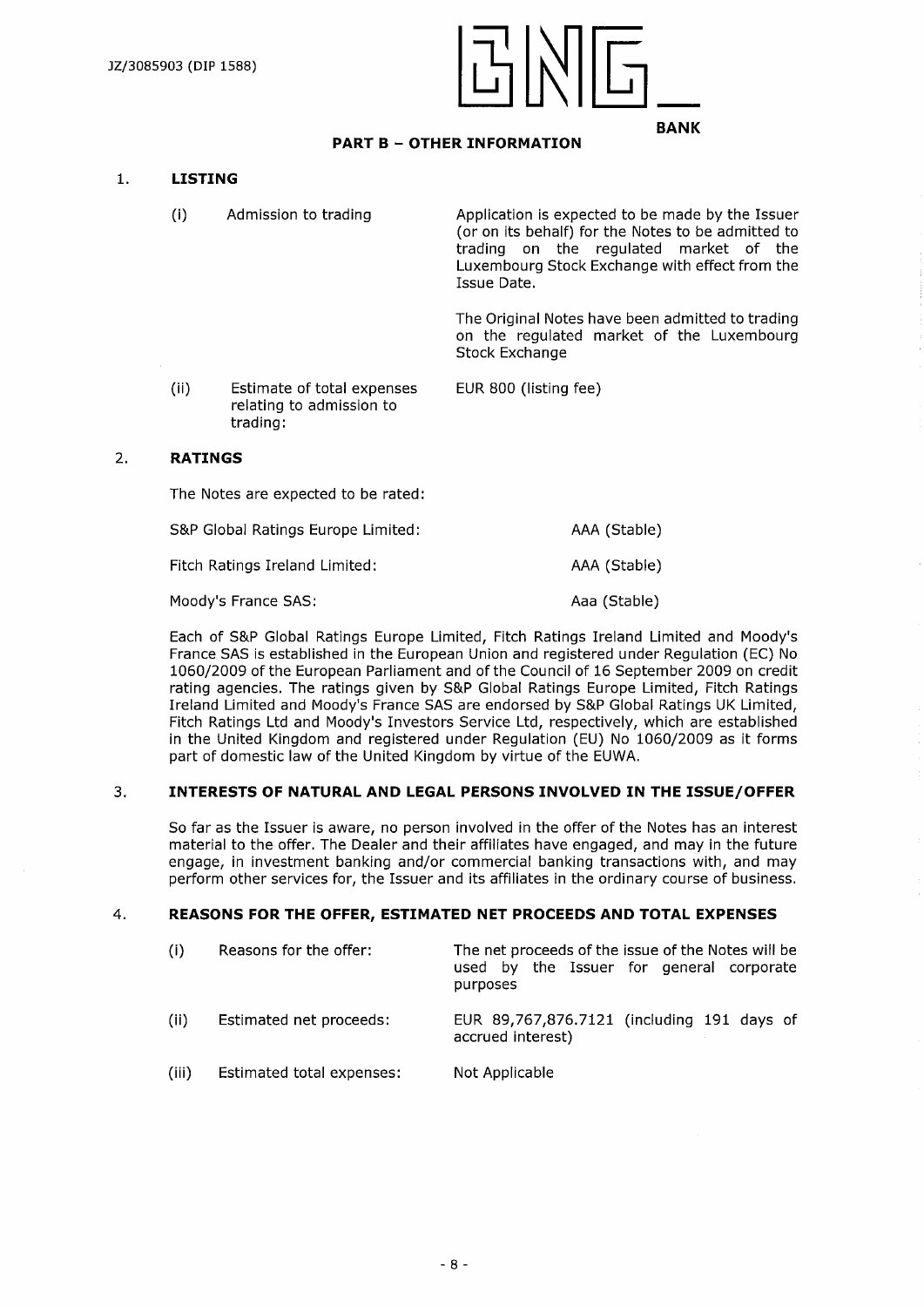

# 5. **INDICATION OF YIELD (Fixed Rate Notes only):**

1.636 per cent.

The yield is calculated at the Issue Date on the basis of the Issue Price. It is not an indication of future yield.

# 6**. HISTORIC INTEREST RATES (Floating Rate Notes only)**

Not Applicable

#### 7. **PERFORMANCE OF RATE[S] OF EXCHANGE AND EXPLANATION OF EFFECT ON VALUE OF INVESTMENT (Dual Currency Interest Notes, Dual Currency Redemption Notes and Variable Interest Rate Notes only)**

Not Applicable

#### 8. **OPERATIONAL INFORMATION**

ISIN Code:

XS1982834282 198283428

Common Code:

FISN:

CFI Code:

Delivery:

Agent(s):

eligibility:

Numbering Agencies (ANNA)

Numbering Agencies (ANNA)

Delivery against payment

Not Applicable

As set out in the Base Prospectus

Yes. Note that the designation "yes" simply means that the Notes are intended upon issue to be deposited with Euroclear or Clearstream, Luxembourg as common safekeeper and does not necessarily mean that the Notes will be recognised as eligible collateral for Eurosystem monetary policy and intra-day credit operations by the Eurosystem either upon issue or at any or all times during their life. Such recognition will depend upon the European Central Bank being satisfied that Eurosystem eligibility criteria have been met.

See the website of Association of National

See the website of Association of National

Statement on benchmark[s]:

Names and addresses of Paying

Intended to be held in a manner which would allow Eurosystem

## 9. **DISTRIBUTION**

- (i) Method of distribution: Non-syndicated
- (ii) If syndicated, names and Not Applicable addresses of Dealers:
- (iii) Date of Subscription Not Applicable Agreement: